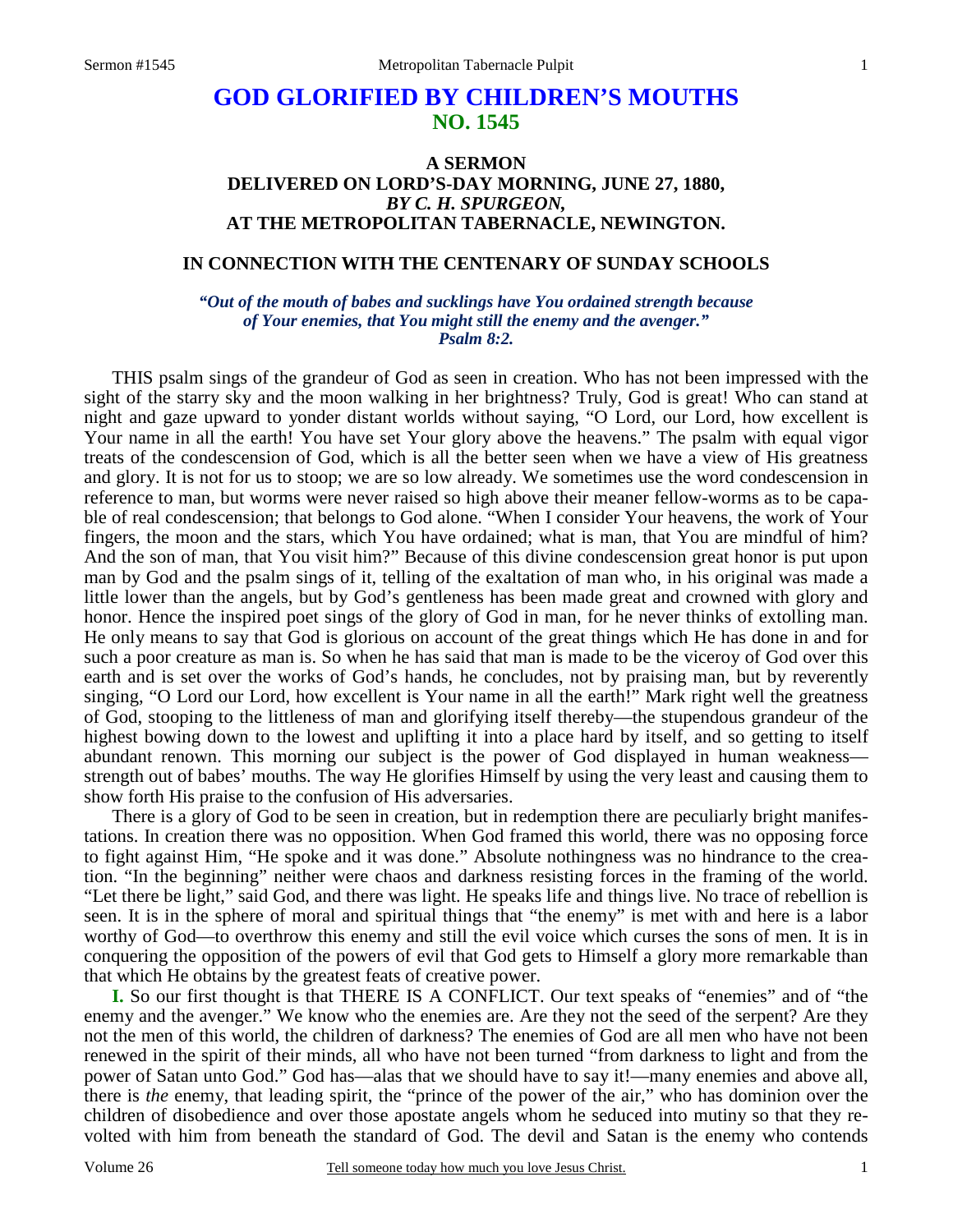against the cause of truth and love, which is the cause of God. He is spoken of as "the avenger" because he seeks to revenge himself on God. Through his own sin and folly he was expelled from heaven. The "son of the morning" became the prince of darkness by his own willful deed, and he wanders up and down the universe of God seeking to take revenge upon the just and holy Judge for the sentence which He has passed upon him. Ever there rages a tremendous battle between good and evil, between God and this avenger, and the evil powers associated with him. This battle rages from day to day and will never cease till the Lord has put all enemies under the feet of His glorious Son, who is manifested to destroy the works of the devil. Victory shall crown the strife between good and evil and the cry shall be heard, "Hallelujah, for the Lord God Omnipotent reigns."

 This strife began—I hesitate to conclude the sentence—for the origin of evil is not revealed, but the first historic circumstance we know of was the revolt of the angels who kept not their first estate. How they fell we think we know, but to a large extent our notions are, as a rule, drawn rather from poetical imagination than from positive history. But we do know that the devil was a murderer from the beginning and abode not in the truth (1 John 8:44) and that "God spared not the angels that sinned, but cast them down to hell" (2 Peter 2:4).

 Satan carried the warfare into this world at the fall. Finding a happy pair in Eden, he assumed a serpent's form and seduced them with a lie, leading them to partake of the fruit of which their God had said, "In the day that you eat thereof you shall surely die." From that moment the conflict has never ceased throughout the whole human family and you find everywhere the seed of the serpent in conflict with the "seed of the woman." God leads the armies of the right and the true against the spiritual wickedness which maintains the throne of wrong and falsehood. The serpent's seed has continued to fight against the Lord Jesus and against His chosen ones, using all sorts of weapons against them—by lying and slandering, by false doctrine, by soft temptations, by cruel persecutions, by death itself, the enemies have sought to destroy the children of the living God. It is a battle royal here below, even as it was above, for we read, "There was war in heaven: Michael and his angels fought against the dragon; and the dragon fought and his angels and prevailed not; neither was their place found any more in heaven." The day shall come when there shall be no place found for evil upon earth, but until then the god of this world seeks to destroy the Lord Jesus Christ and all that are in Him and we must wrestle with him until we prevail.

 On God's part, this conflict is mainly carried on by moral and spiritual means. He does use other means at times and He will in the end use all the resources of nature for the overthrow of His adversaries. Remember the song of the Red Sea where God used the great deep to destroy His foes, even now I hear the jubilant voices of the maidens as they answer one another saying, "Sing unto the Lord, for He has triumphed gloriously; the horse and his rider has He thrown into the sea." For the most part, however, this battle is not with weapons of nature, but with weapons of grace and as far as we have to do with it, it is never with the confused noise of warriors and garments rolled in blood, for "the weapons of our warfare are not carnal," though they are "mighty through God to the pulling down of strongholds." The warfare of which we speak is the battle of good against evil, of right against wrong, of holiness against sin, in a word, of love against hate. And God uses the weapons of His truth, of His gospel, of the love of man, and especially of the sweet life and divine power of the Holy Spirit to bring men to the feet of Jesus Christ, "whom He has appointed heir of all things," that He might reign over them and "reconcile them unto God, even the Father." This strife goes on every day around us and within us, and you and I are taking one side or the other in it. We are either enemies of God by nature or we are "reconciled to God by the death of His Son." We are under the banner of "the avenger" or else we follow the standard of the Redeemer—one of these two. I invite you at the outset of our discourse to earnestly ask yourselves on whose side you are. "Are you for us, or for our adversaries?" Are you for God and for His Christ, or are you still at enmity with your Maker, alienated from God by wicked works? With this fact we have opened our discourse—there is a conflict.

**II.** Secondly, in this conflict THE WEAPONS ARE VERY SINGULAR. What are those weapons? The text replies, "Out of the mouth of babes and sucklings have You ordained strength." Bring here yon sweet babe and let us look into its lovely face! See that little mouth—it challenges a kiss and note with joy that God may use that little mouth as His conquering weapon against the devil. By men's mouths God's warfare is carried on and all mouths that have ever spoken for Him were once the mouths of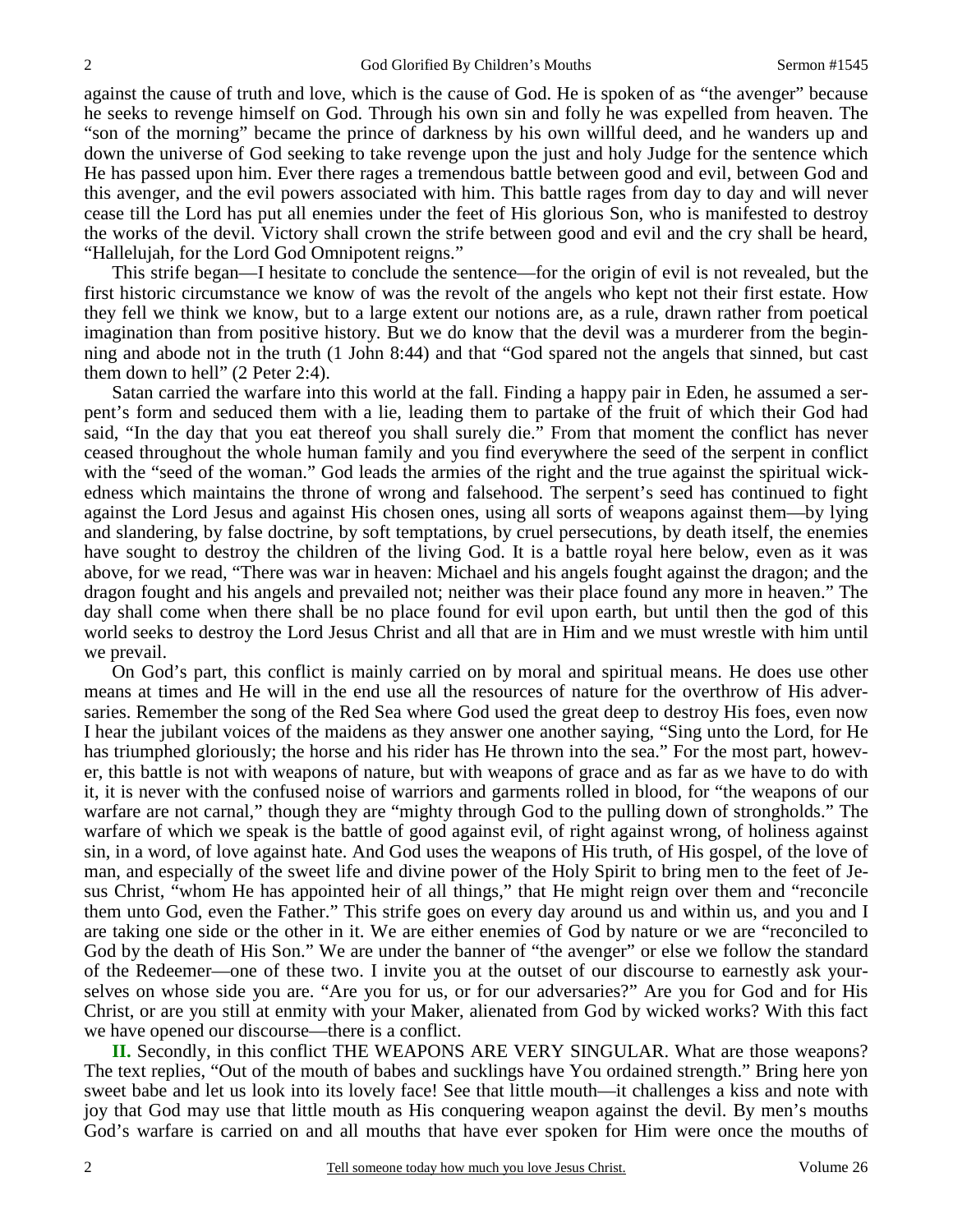"babes and sucklings." I have seen many ancient cannons upon which were molded in bronze the words, "The last argument of kings." Yes, but the gracious arguments of the King of kings are sent home by a human mouth. These mouths are fashioned and framed on purpose to hurl against the enemy the hot shot of the gospel. Of our Lord Jesus Himself we read, "He went forth conquering and to conquer," and it is written concerning Him, "Out of His mouth goes a sharp sword, that with it He should smite the nations." O mouth of a little child, it seems strange that out of you should come the great strength of God which shall silence His enemies and yet so it shall be. "The Lord gave the word: great was the company of those that published it. Kings of armies did flee apace and she that tarried at home divided the spoil." It was the publication of the God-given Word by human tongues which won the victory. The tongue is the glory of man's frame and by it the glory of God is exceedingly manifested and His foes are baffled.

 It must greatly anger Satan to think that his craft is not met by craft, nor his clever devices by the wisdom of the world, but that God uses the foolishness of preaching to overthrow him. When our Lord sent out His apostles, He did not commission them to assemble squadrons of soldiers, but He bade a tongue of fire sit on each one of them. He did not charge them to establish His religion by the authority of earthly princes and seek the endowments of the state for it, but He gave them the endowment of the Holy Spirit and the power to speak His gospel. In them was fulfilled the promise made to Ezekiel, "I will give you the opening of the mouth in the midst of them and they shall know that I am the Lord."—

*"What gifts, what miracles He gave! And power to kill and power to save! Furnished their tongues with wondrous words, Instead of shields and spears and swords. Thus armed, He sent the champions forth, From east to west, from south to north; 'Go and assert your Savior's cause; Go, spread the mystery of His cross.'"* 

 Already the testimony of feeble men has been used as the great power of God to subdue the nations to Himself. Satan's kingdom has been shaken and the empire of Jesus extended by the gracious words which have proceeded out of human mouths, mouths which once were those of sucklings. See you there, fiend of hell, the armory of God? Do you see, in yonder infant class, the weapons which the Lord is preparing against you? The child that sucks at its mother's breast is born to smite you with his words and before long, when the Spirit of God shall rest upon him, he shall batter down your high places with his proclamation of the gospel. O smiter of the human race, the youngest, weakest, and feeblest of the sons of Adam shall yet tread you under foot. God shall make use of children's mouths to vanquish and silence the enemy and the avenger.

 How are these amazing weapons used? These strangely soft, yet sharp, feeble, yet mighty weapons—how are they used? They smite the enemy by *prayer*. Children pray while they are children and blessed be God, their little pleas are heard in heaven. I like to remember the words of Luther when things were going very badly. He went into a room and found a number of children in prayer and he exclaimed, "It is well, for the children are praying for us: God will be sure to hear them." And so He will, brethren. He will not let the cries of Samuels and Timothys remain unheard. Thus, from the heavenward side, the prayers uttered by children's mouths will bring prosperity to the great cause. As these children grow older, it is by their mouths that they shall bombard and batter the power of the enemy from the ramparts of prayer, and so shall bring an overthrow upon evil and error, and God's Word shall be triumphant. O blessed power of prayer, nothing can stand against you! The man, the child, the babe who knows but how to pray shall certainly prevail with God and "still the enemy and the avenger."—

#### *"Prayer is the simplest form of speech*

# *That infant lips can try,"*

and yet it is one of the most effectual forms of assault against the powers of darkness.

 These little mouths, too, shall be used for *praise* and that is another powerful blow against the avenger. For whenever we praise God we cast down the pride of the great enemy. Praise glorifies God and that is what Satan cannot bear. In proportion as God is glorified, he feels himself degraded and therefore it is a blessed thing to magnify the Lord. Little children, when they are rightly taught, early praise the Messiah and as they grow up, with deeper voices and fuller volume of sound, but perhaps not even then with truer heart, they praise and bless the God of their fathers. The mouths of babes and suck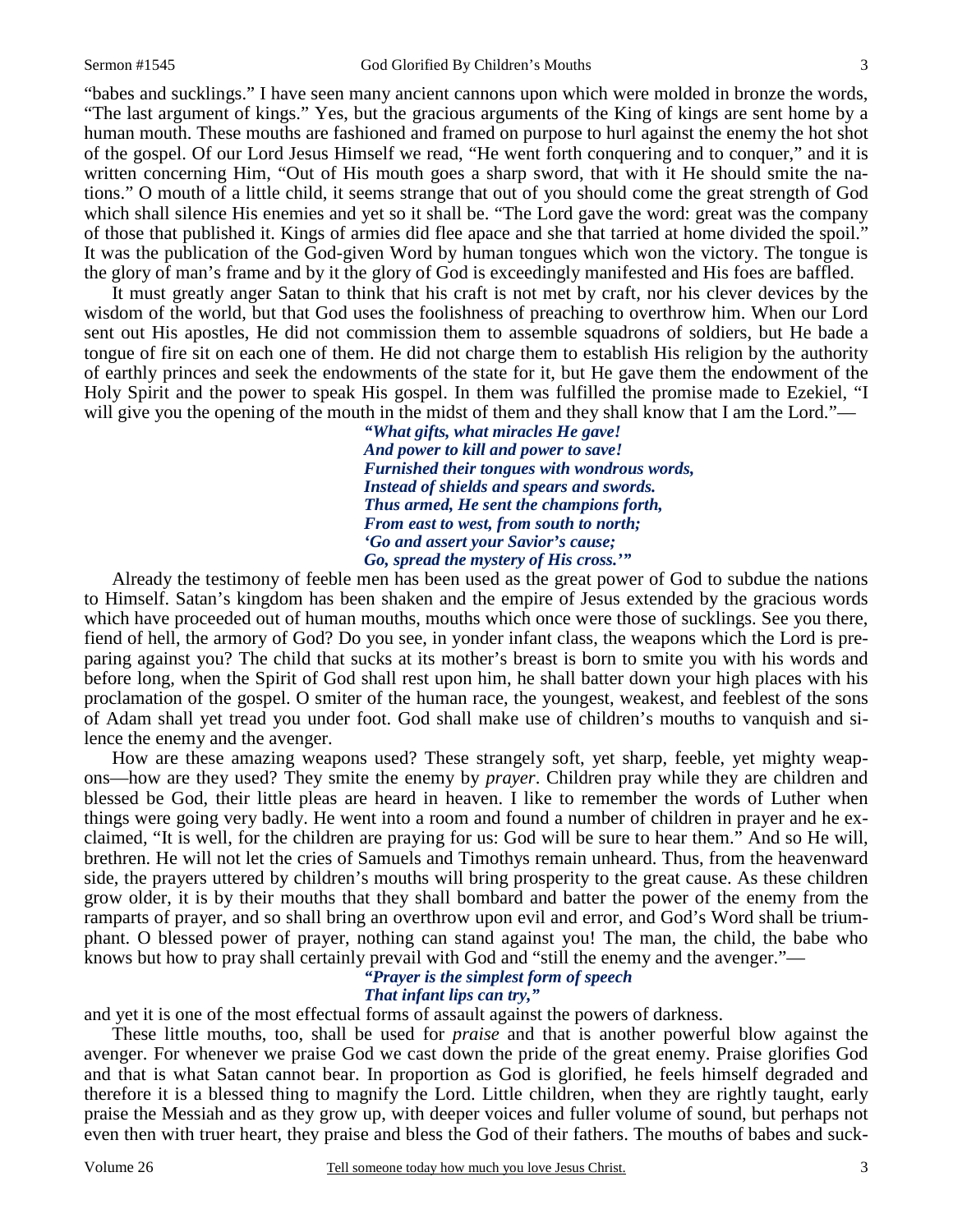lings are used by God to lower the pride of His adversaries, while they cry, "Hosanna!" and sing the praise of Jesus' name.

 Nor is this all, for out of man's mouth God sends forth *testimony* by His Holy Spirit and this is the sharpest blow of all. The enemy dreads nothing so much as witness-bearing to the gospel, for he knows that it pleases God, "by the foolishness of preaching to save them that believe." Under the head of testimony, I would include all sorts of speech concerning our Lord Jesus and the gospel of our salvation, whether it proceeds from the mouths of men, women, or children. The testimony of Jesus is strength, however feeble may be the voice which utters it. Whoever publishes the salvation of Jesus Christ is, with his mouth, smiting the enemy. When they that fear the Lord speak often one to another about the glory of God, when they tell again and again "the old, old story, of Jesus and His love," then is God, out of human mouths, stilling the enemy and the avenger.

 How sweet to think, dear brethren and sisters, that we never know what one child's mouth can do! One would like to have seen little George Whitefield when first he began to prattle. Who would have thought that the mouth of such a youngster would ultimately set two nations on fire by its zealous declaration of the truth? I should like to have seen John Wesley, when he was a little child, on the knee of that remarkable woman, "the mother of the Wesleys"—who would have thought that he would awaken the masses as he did? Out of the mouths of little George Whitefield and little John Wesley—out of those two babes' mouths—how grandly did the Lord smite the adversary. Aha! Aha! O adversary! To be overcome by behemoth or leviathan might make you angry, but to be smitten out of infants' mouths causes you to bite the dust in utter dishonor. You are sore broken, now that "out of the mouth of babes and sucklings" you are put to shame. Mouths that pray, and praise, and publish salvation are the Lord's pieces of ordnance with which He defeats His adversaries in the great battle of salvation.

 His Son is the Word, but these mouths supply the voices by which the Word is sounded forth in the ears of men. Jesus is not made known except through His people. They are His heralds, who cry, "Behold the Lamb." This agency is "mighty through God" and so it was ordained to be, for it is according to the divine ordinance that out of the mouth of babes and sucklings strength should come. The Word of God, though it is spoken by the feeblest mouth, is essential strength, a thing of majesty and might. The Hebrew has it, "Have You found strength," as if the very foundation of the strength of the church lay, under God, in the mouths that God moves to speak. The preaching of the gospel is at the bottom of the battle axe and weapons of everything. Holy teachings are war of the gospel campaign. The Septuagint, as quoted by our Lord, translates it, "Out of the mouths of babes and sucklings have You perfected praise." From children's mouths there will come the highest form of adoration. Praise perfected, which goes up before the Lord, does not come from cherubim and seraphim, but from human lips which once were those of infancy. Lips that press the mother's breast are the instruments of music which yet shall be attuned to the sweetest of heaven's own songs. Glory be to His name for this! Let us bless Him that He graciously chooses such poor creatures to be the noblest of His choristers above.

**III.** Having dwelt long enough upon this point, let us notice, in the third place, that THE WARRI-ORS IN THIS WARFARE ARE VERY SPECIAL. The weapons are singular and the warriors themselves are remarkable, for the text says that God perfects His praise out of the mouths of babes and sucklings. We may read this spiritually with the guarantee of Scripture for, first, such as are like babes in spirit are God's chosen. Their character cannot be better described than by calling them, "newborn babes who desire the unadulterated milk of the Word." Hear you, dear brethren, your Master's own words as He speaks in the eleventh chapter of the gospel according to Matthew, "At that time Jesus answered and said, I thank You, O Father, Lord of heaven and earth, because you have hid these things from the wise and prudent and have revealed them unto babes." Childlike men and women, simple-hearted, honest, trustful, loving spirits are the chosen of God. Those who are so very wise and know such a great deal that they feel bound to quibble, pick holes and raise idle questions—these are not God's elect. He does not choose the wise, but the foolish things. Those who do not know, nor pretend to know, but take their instruction from the Divine Teacher. As to mere knowledge which puffs up so many, there are some things which believers do not wish to know, some difficulties which they do not desire removed. They are glad to have ample room and space enough for faith, and though this causes wise people to despise them, they care little for that, since their names are written in heaven and it is out of their mouths, weaklings as they are, that God has ordained strength. No, more than this, not only are such the Lord's cho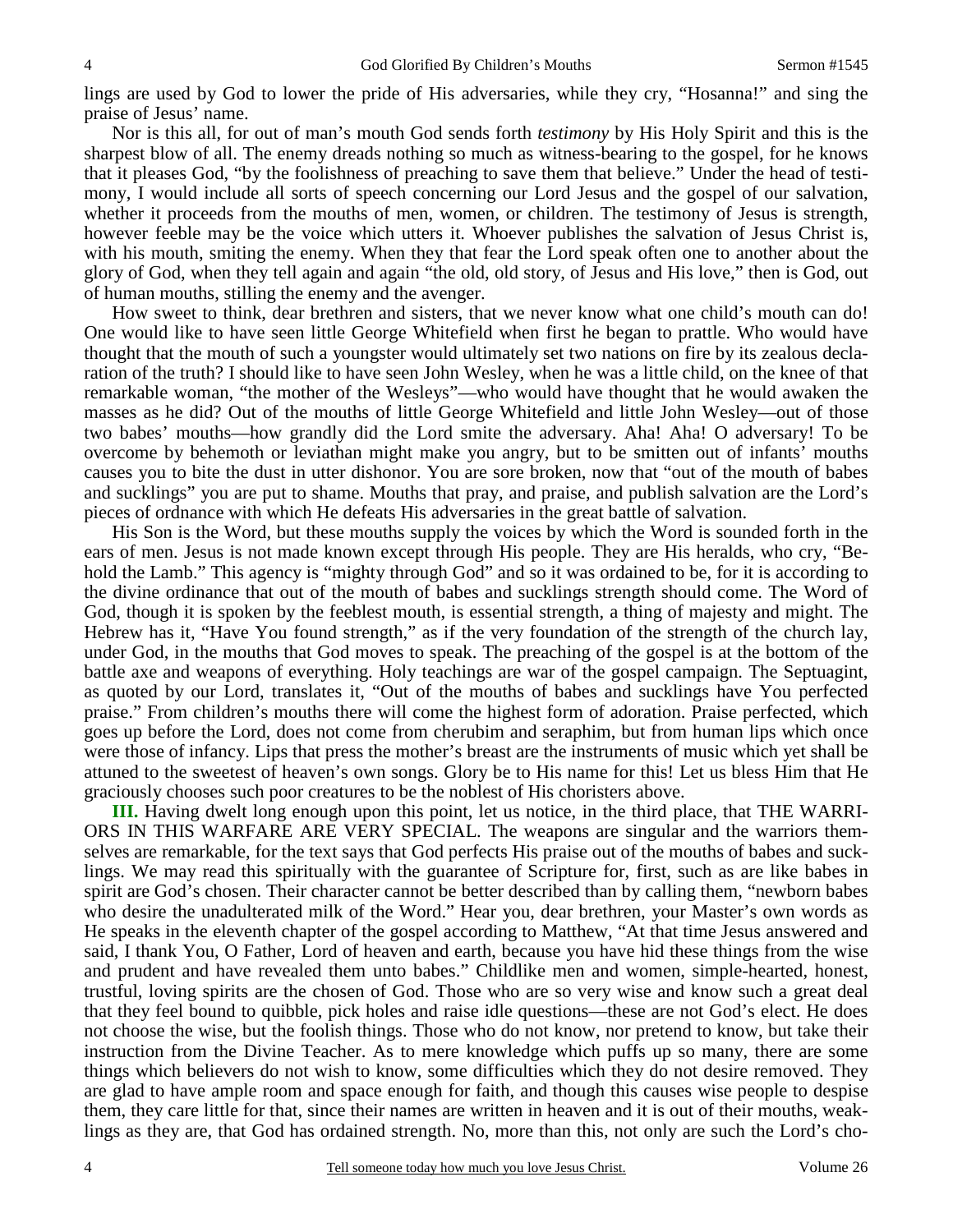sen, but such are His witnesses. I want to call attention to that, because in that twenty-fifth verse of the eleventh chapter of Matthew our Lord was speaking to His apostles. He had been sending them out to preach and the evangelist records, *"At that time* Jesus answered and said." That is to say, at the very time when He sent out these special servants of His who were in the judgment of scribes and Pharisees nothing better than poor babes, He thanked God because they were of a kind which He delights to use. He thanked God that He had not committed the gospel revelation to the wise and to the noble, but unto these child-like ones who had guileless minds and capacity for believing and nothing more. These poor men could do little else but speak when they were spoken to and say what they were told, and that is the best qualification for a minister that I know of—for him to speak only when God speaks to him and then utter what God has said to him and nothing more. The Father chooses just such.

 See how Paul states this fact in the opening chapter of his first epistle to the Corinthians, "For you see your calling, brethren, how that not many wise men after the flesh, not many mighty, not many noble, are called: but God has chosen the foolish things of the world to confound the wise; and God has chosen the weak things of the world to confound the things which are mighty; and base things of the world and things which are despised, has God chosen, yes and things which are not, to bring to nothing things that are: that no flesh should glory in His presence." See what strange champions God has ordained for His battle—the very weakest among men, babes and sucklings in their own esteem. These who are weakness itself are to go forth and contend for the truth.

 Such, my brethren, are those who proclaim the triumphs of Christ in the world. Our Lord would get little honor from our race if all children's voices were hushed and all child-like spirits with them. Scribes and Pharisees never cry, "Hosanna!" They are so busy binding on their phylacteries, washing their hands, and devouring widows' houses. The first to cry, "Hosanna!" are the children and the next are those who are like them. Some say, "To shout and sing is children's work." So it is and it is ours because we are children, too. May God make us to grow in grace till we are as little children and are therefore ready and eager to praise our great Father. Those who are reputed to be wise men do not praise too much. They go upon the noncommittal principle and prefer criticism to gratitude. They are always criticizing the weather. If it is good for the turnips, it is bad for the wheat, and if dry for hay-making, it is too dry for something else. The worldly-wise man never says, "Blessed be God for this delightful season, nothing can be better. We are highly favored." No, he thinks he shows his wisdom by finding fault. God Himself cannot escape from his sage remarks, but if a man is not wise enough to be forever grumbling, but is so foolish as to be happy, so foolish as to believe the truth, so foolish as to trust in the most trustworthy of all beings, namely, his God—he is also the sort of man that praises God and from such hearts God gets His chief praises. Our Lord Jesus Christ is coming again, not to ride upon an ass, or upon a colt, the foal of an ass, but to reign in glory. And when He comes, the first to meet Him and salute Him will be those poor, babe-like ones who did not boast of culture, but believed in God; who knew little, but yet knew their Lord and longed for His appearing, sighing often, "Oh that He would come and end the strife! Even so, come, Lord Jesus!" These are they who find Him first, as the shepherds found Him at Bethlehem, when the wise men rambled round by Jerusalem, and these are they who joy and rejoice over Him, while scribes and Pharisees quarrel about Him. The poor have the gospel preached to them and the babes in spirit hear that gospel and live.

 Thus have I spoken to you concerning the warriors God has chosen. They are simple people, trustful people, unaffected people—made so by divine grace—converted into little children. They are ready to believe their God. They are not wise, or noble, or anything great in their own esteem, and yet out of their mouths God has ordained strength and by their witness He silences the disputers of this world and all the wisdom of men.

**IV.** Now let us note, in the fourth place, that THE QUALIFICATION OF THESE WARRIORS LIES IN THEIR WEAK SIDE. If it lay on the strong side, the text would have been written in another manner and we should have read, "Out of the mouth of men of middle age, in the prime of life—out of the mouth of wise old men who have grey hairs upon their head, indicative of their long experience—out of their mouths God has ordained strength." But He takes men at their weakest and speaks of "babes" or children who are quite young. The word must not be confined to infants, for it includes young children who are able to run about the streets. The sucklings also are older children than they would represent with us, for eastern mothers often nurse their children till they are three years of age, so that some suck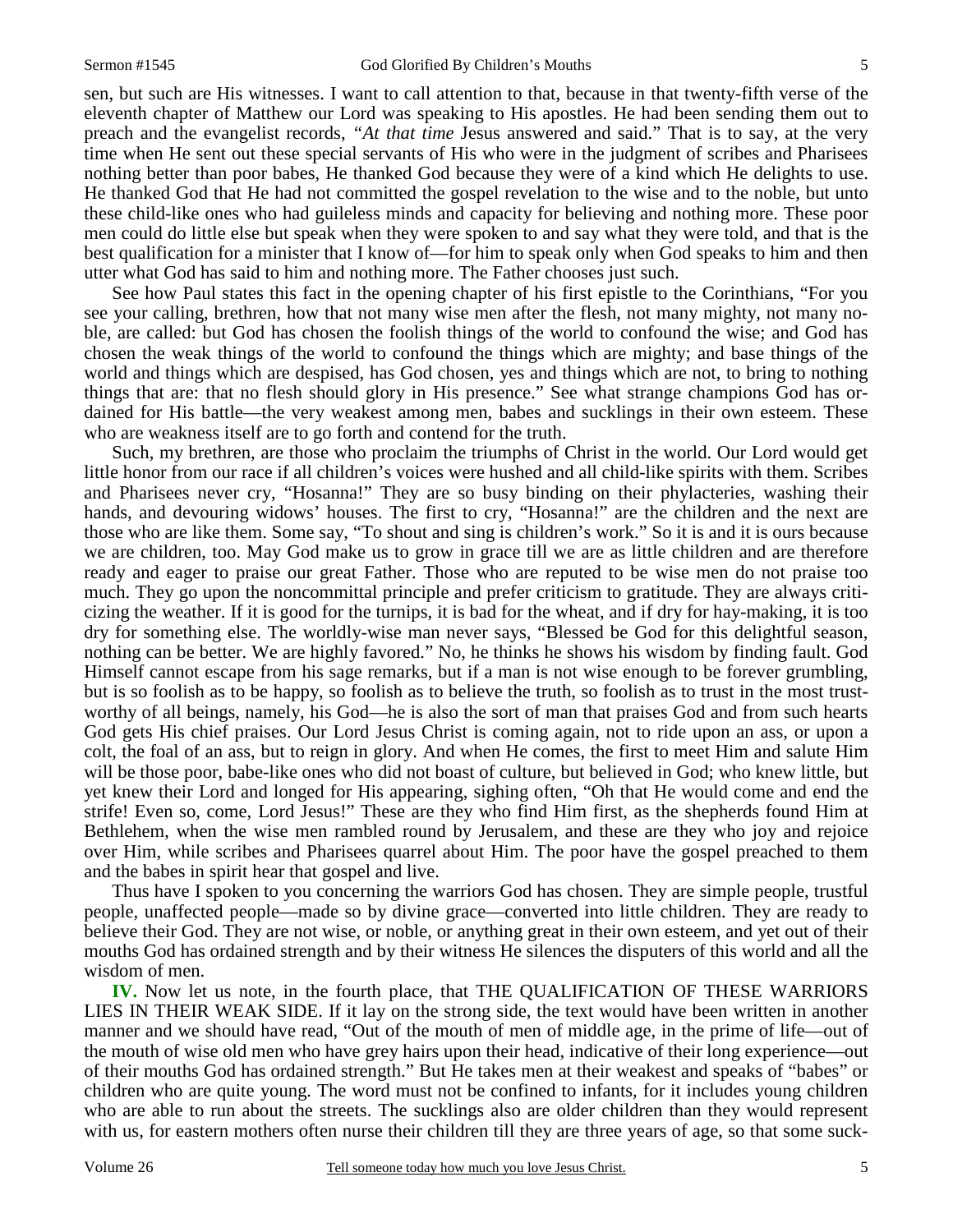lings speak distinctly. The idea is that if you take man at his least, out of his mouth God ordains strength. He regards not man as grown up and strong, but man in his greatest weakness and out of the mouth of weak man God ordains strength. What does this teach? I take it that whatever is weakest about man is that in which the grace of God glorifies itself most.

 Man is not only a soul and spirit, but he is in part material and hence a poor creature, composed in part of the lower elements. He is not a pure spirit, like an angel, but linked on to mother earth by a body of clay, cumbrous and hampering. He is a worm and yet an angel—half-way between dust and deity brother to the worm and to corruption, and yet immortal. Satan is no doubt filled with scorn of man when he looks at him and measures him with himself. "Is this the creature that is to be set over all the works of God's hands—made of earth and water, phosphates and metals? I am far nobler than he. Can I not flash like lightning, while he must creep about the world to find himself a grave?" Yes, but herein is the glory of God's conflict and victory. The Lord intends to overcome the prince of evil by a poor creature like man, who is but of yesterday and is crushed before the moth. It is glorious to my mind that the Lord should deign to embody His power in weak creatures as we are and in that way make Satan see that the right and the true in the feeblest being is unconquerable and that in this form God carries the war into his own territory and defeats him. Thus the Lord puts the adversary to a perpetual reproach. He pits a child against His giant foe and overcomes him. He hurls defiance to Satan out of a babe's mouth. Go your way, O enemy, you are dishonored by the victory which feebleness gains over you.

 God is glorified in man's grievous infirmity. Man is, at his best, of all creatures one of the feeblest and there is not so very much difference between full-grown men and babes. A few years ago we could not help ourselves at all, for we were abjectly weak in our infancy, but are we much better now? How did you feel yesterday afternoon in the storm, when the thunder rolled overhead and the lightning flashed and flamed across the sky? Did you not feel that you were helpless as a babe? Put out to sea in a storm and you will soon learn your babyhood, I warrant you, and feel that when "rocked in the cradle of the deep" you are as powerless as a child in its mother's arms. We need not be ashamed of this, but glory in it, because the power of God rests upon us. The great God seems to say to Satan, "It is by these poor feeble things that I will anger you, O haughty prince of the air! By such beings as these I will overthrow your usurped dominion. Though they suffer, though they are tempted, yet by My grace they shall triumph over you."

We have the power to suffer and herein lies a great part of our qualification to do the Lord's service before His enemies. It is our Redeemer's qualification. He could not save us until He suffered. He could not redeem us until He died. Not His strength, but His weakness saved us, for He was crucified in weakness and by that crucifixion He redeemed our souls. Think of the men and women who have glorified God on beds of sickness, bearing their pains with patience, and blessing God all the while. Think of the many on the rack and at the stake who have there extolled the Lord their God. Of all the music God ever heard, there is none that can equal in intense sweetness the cries of His dear, suffering, martyred people when every limb has been tormented by the persecutor, and yet every particle of their body and every power of their soul has willingly yielded up itself to maintain His cause and glorify His name. True music lies not in the sound, but in the spirit of the song, and hence, I say, none can match, much less excel, the songs of the martyr host. Blessed be God that we can suffer. We should be denied a privilege if we had not been able to endure the will of God as well as to do it. Surely of all diadems, that crown which is set with rubies, the crown which adorns the martyr's brow, is the most resplendent. Yes, it is man's weak side, his suffering and his dying side, by which God has shown the enemy that men can love their God even unto death, that virtue can triumph over all selfishness, that true hearts can make sacrifices, that mortal man can defy temptation, and can, through God's grace, follow after that which is good to the uttermost of loss and pain.

 Now, dear brethren, dwell on this thought and meditate on the fact that our power to serve God lies on our weak side. He uses not our greatness, but our littleness. You know what the learned men say is the weak part of some of us—they put it something like this, "We regret the preacher's total inability to keep abreast of the times, his incapacity for modern thought, and his want of affection for the higher culture, which is so much the characteristic of this marvelously enlightened century." That is our weakness. Yes, and our strength and therefore we glory in it. "I determined not to know anything among you, save Jesus Christ and Him crucified." If all God's servants will come to this, they will secure far more suc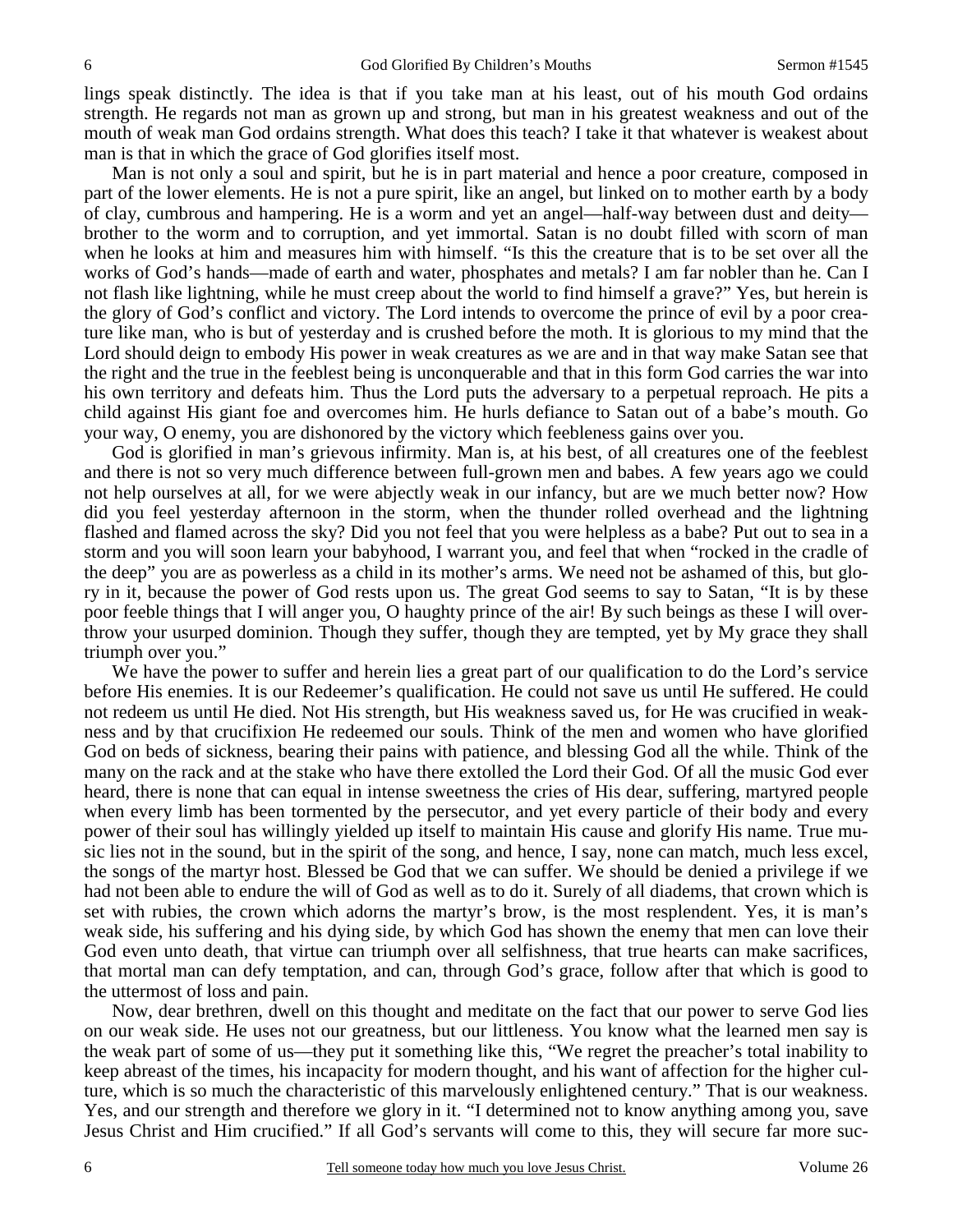cess than by the pretentious style of so-called "culture," which is nothing but the science of growing more weeds than usual. That which is new in theology is not true. The gospel was of full stature at its very birth. No man can add to it or take from it. It cannot be improved and it only needs to be told out in the power of the Holy Spirit and it will perform wonders even as of old. Our infirmity we will glory in, for we have this treasure in earthen vessels and if the vessel had not been of earth, we might never have received the treasure. "But," cries one, "surely we need wisdom to guide us." I answer, "Jesus Christ is made unto us wisdom," and we have but to learn of Him. We hear much nowadays of "great thinkers," but we prefer to be great believers. Deep thinking is a very shallow affair after all when the thoughts are our own. We only get into real depths when we receive the thoughts of God. So far as I can see, these "thinkers" generally empty their places of worship when they preach and the poor souls that most need comfort get none whatever. Rather than copy their example, we may well prefer to sing with Paul, "When I am weak then am I strong." We will believe what God says and take it as a matter of fact, just as a child does. And oh, what a sweet thing a child's faith is! Many a time when a dear little girl has come to join the church and looked at me with her expressive, believing eyes which seemed to see Jesus, I have admired and envied her pure, unquestioning confidence. Knowing nothing about those horrible doubts which are now sown like thistles everywhere, such as these have the rest of faith without its struggles.

 I have desired to be a little child again and wished that I had never heard of the existence of a quibbler. Those fine books of the broad school which came from Germany years ago, but which we now produce at home, it is a pity to have seen the binding of them. Even doctors of divinity favor us with denials of plenary inspiration and aid in that form of undermining work. They may have all their books so long as we can keep our Bibles and God gives us firm faith in Himself. Let us but know Jesus and lean our heads on His bosom and the learned men may speculate as they please. Oh, when the church gets back to her simple faith in Jesus she shall be qualified for victory. She shall vanquish the world when she has thrown away her wooden sword of carnal reason and has taken up the true Jerusalem blade of faith in God. Then out of the mouths of babes and sucklings God will do what He never will do out of the mouths of Scribes and Pharisees and wise men. Out of the mouths of weak people, who believe what God tells them—the mouths of weak people who have no capacity except the capacity of faith—out of these will God perfect praise and glorify Himself.

**V.** That leads me, in finishing, to plead for a loving reverence for childhood. If the Lord uses the weak side of man and if He is engaged to win His ultimate victory over the devil by feeble man at his feeblest, then God bless the children! It seems to me that in the Lord's battle there is always a babe in the fore-front. The armies of olden times placed a huge champion in their van, like Goliath of Gath. But it is not so in God's army—there a babe leads the way. Pharaoh oppresses Israel and crushes the people down till their cry goes up because of their sore bondage. God is going to deliver them. How does the work begin? Here is the opening of the campaign, "And the daughter of Pharaoh went down to the river to wash herself," and there she spied a little ark made of bulrushes, which she sent her maid to fetch and there was a Hebrew child within it. "And behold! The babe wept." Thus was the champion of Israel introduced upon the scene. The goodly child whom his parents in faith had hidden was he by whom God would break Rahab in pieces. The still loftier story of the battle of the Lamb opens in like manner, "Unto us a child is born, unto us a son is given." "She brought forth her first-born son and wrapped Him in swaddling cloths and laid Him in a manger." That was the signal for the heat of the conflict—that babe led the way. The holy child Jesus is at the head of all our marches. One may well honor infancy and childhood since this is the case.

 Let our subject prevent our entertaining doubts about the possibility of children's conversions—that would be insanity and almost blasphemy. Do you not know that unless you are converted and become as little children, you shall not enter the kingdom of heaven? Jesus said, "Suffer the little children to come unto Me and forbid them not, for of such is the kingdom of heaven." The childlike spirit is no disqualification; in some respects it is a vantage ground. Christianity is the religion of children. Other religions, as a rule, aim at older folk and pretend to mystery. Other religions are not worth understanding, but yet they affect depth and secrecy. You must be initiated and pass through years of study before you can hope to derive any advantage from them. But the religion of Jesus Christ was meant for the poor and for the lowly. All that which is necessary for the saving of the soul can be speedily learned and understood,